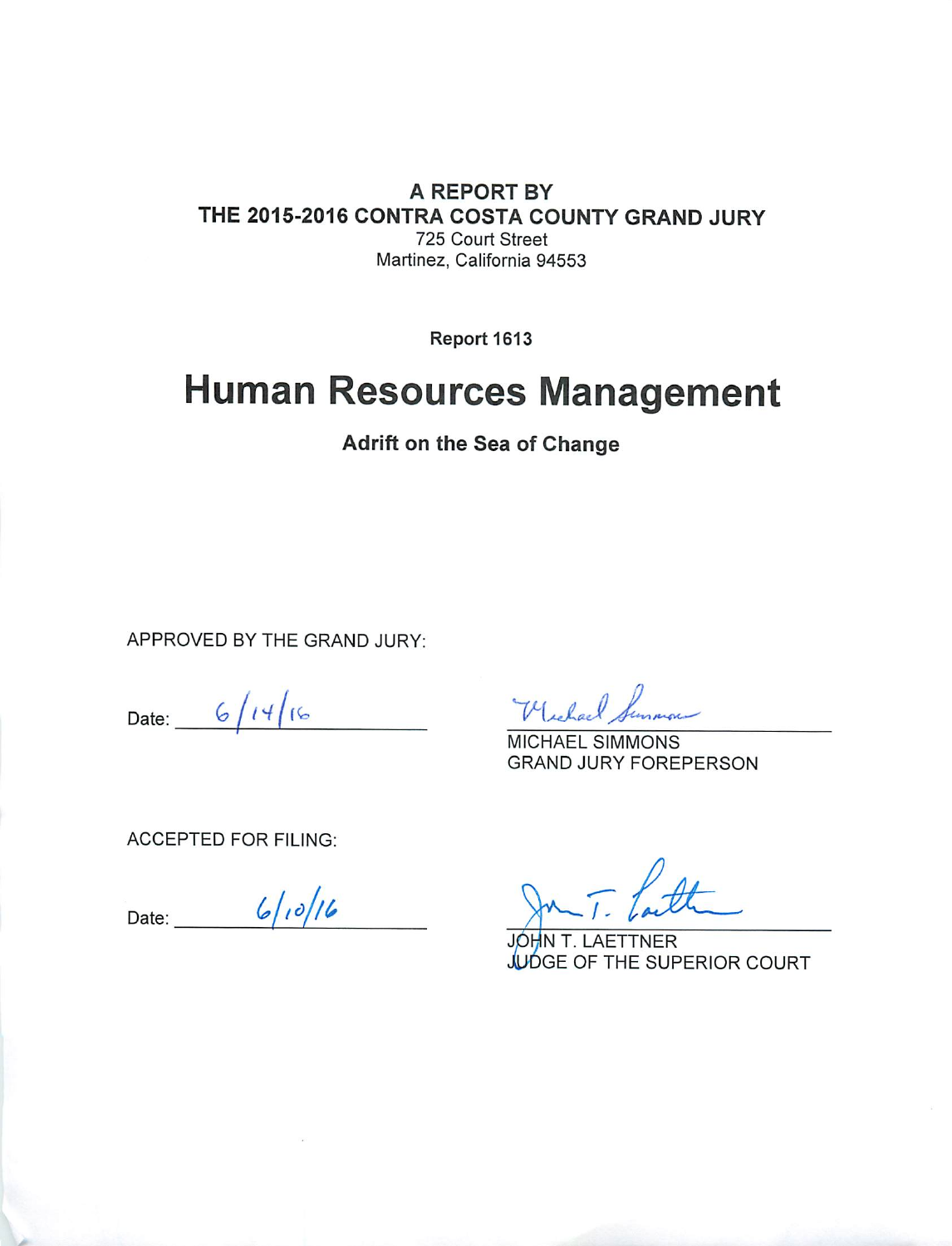Contact: Michael Simmons Foreperson 925-957-5638

Contra Costa County Grand Jury Report 1613

## **HUMAN RESOURCES MANAGEMENT**

# **Adrift on the Sea of Change**

## **TO: Contra Costa County Board of Supervisors, Contra Costa County Administrator, Contra Costa County Human Resources Department**

# **SUMMARY**

Human Resources Department (HR) in Contra Costa County (County) is in the midst of change. After many years of struggling to meet the demands of the County's many departments, and to define its role in a complex personnel management environment, HR is poised to take advantage of a new opportunity resulting from a major systems upgrade effort. In 2015, HR was directed to "go paperless". For an organization that depended on paper documents in every stage of its work, the directive posed a major challenge. This report will focus on the operations of Personnel Services Unit.

Systems are now in the implementation phase that will change the way HR and other County departments, which it serves, do their work. It may also change the organizational relationships between HR and those departments, and the relationships within HR itself.

However, more can be done to help HR fulfill its vital role within County government, including:

- Hiring a permanent HR Director as soon as is reasonably possible;
- Developing a Strategic Vision (plan) to guide HR;
- Reviewing and revising the Personnel Services Manual;
- Reviewing and revising personnel management regulations and salary; regulations (in concert with affected parties);
- Working with the County Administrator to end the delegated authority for the Health Services Department;
- Recognizing the importance of proactive, countywide classification and compensation review and HR staffing to facilitate that effort; and
- Beginning a comprehensive review of the current job classification structure to reduce complexity and address inconsistencies or conflicts.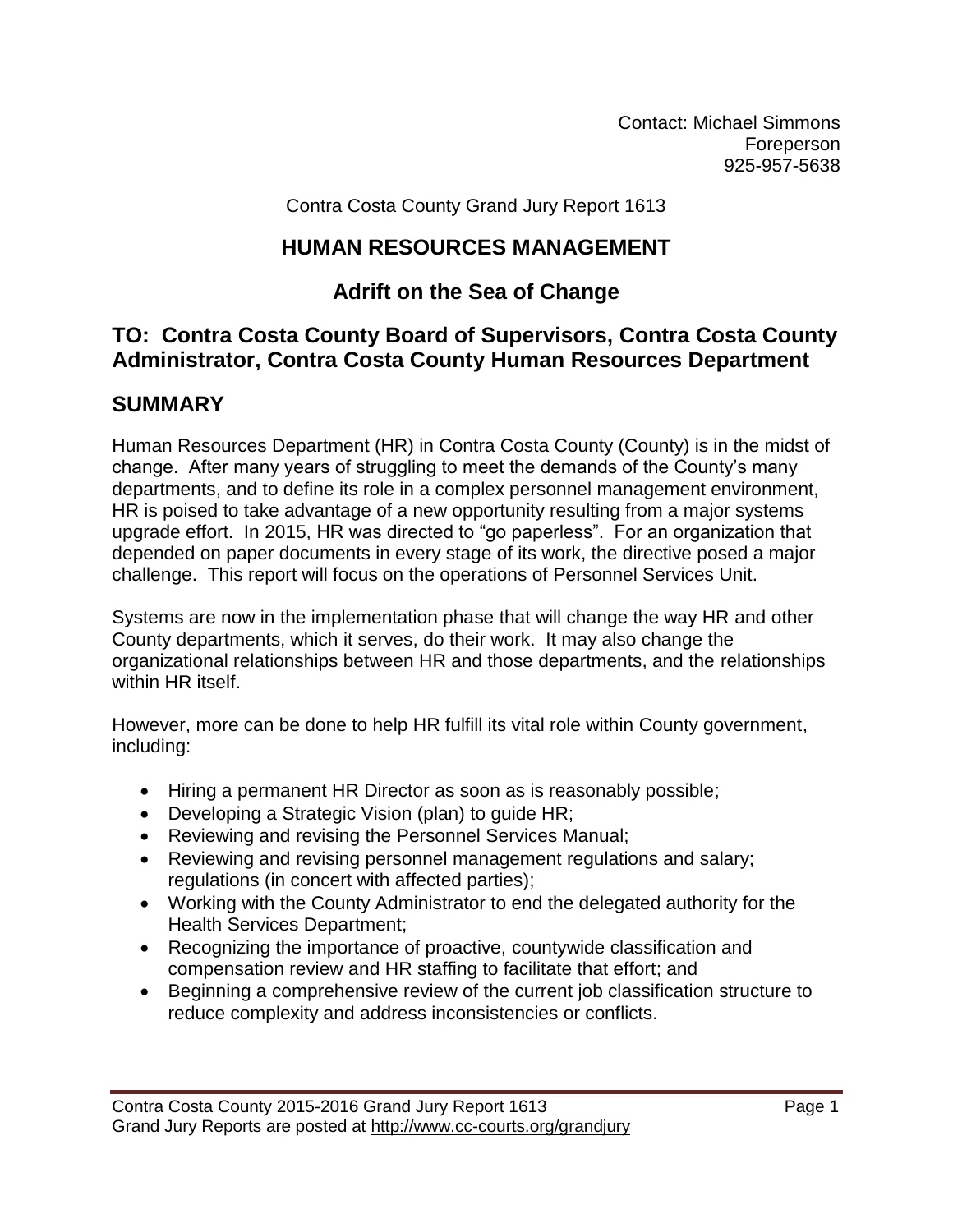# **BACKGROUND**

Contra Costa County is a multifaceted, complex organization. Approximately 10,000 employees, multiple Memoranda of Understanding (MOUs), 1,400 job classifications, outmoded computer systems, lack of clarity about personnel rules, and a system that relies on handwritten paper documents, only partially describe the HR management challenge that the County continues to face. Paper transactions, often transmitted by interoffice mail or hand carried have been the rule in HR. In fiscal year 2015, the HR Transactions Unit manually processed 27,548 individual transactions (all paper) or about 2,300 per month.

In 2014, the HR Director resigned and the Department was struggling. In the absence of a permanent Director, HR focused on maintenance of effort, reacting to departmental requests rather than managing the overall Human Resources system in the County. Lack of direction, lack of agreement about the role that HR should play vis-à-vis other County departments and the public, poor communication with some of the departments it served, overwhelming workload, employee turnover, and low marks for promptness in managing recruitment and hiring were epidemic. Complaints about inefficient procedures and non-responsiveness were frequent; departments "did their own thing" in an effort to meet their own staffing goals. HR's pivotal role in payroll processing was error-prone and inconsistent. However, other County departments lacking consistent training in personnel procedures and responding to the internal objectives of their own department management—also bore some of the responsibility. Antiquated computer systems exacerbated the difficulties.

Looking to automation for help, the County chose to tackle timekeeping first. In 2012, the County contracted with ADP to install a new timekeeping system. In the meantime, individual departments also designed homegrown systems or used off-the-shelf software to manage internal personnel processes like timecards and personal leave management.

After three years, ADP's system was terminated when it became clear it could not accommodate the County's complex personnel structure. Complicating the software problems were difficulties with a key personnel system ̶ PeopleSoft. Originally installed in 1999, its last update was in 2000. Oracle Corporation (PeopleSoft's owner) is no longer able to support this obsolete version.

Frustration with actual and perceived obstacles, particularly delays in hiring and recruitment, prompted some departments to request independence from HR altogether. The County's two largest departments, Health Services (HSD) and Employment and Human Services (EHSD) each requested "delegated authority" – the permission to manage many of their own personnel operations.

Health Services received delegated authority, while EHSD did not. The HSD experiment (from the perspective of most sources external to HSD) has created more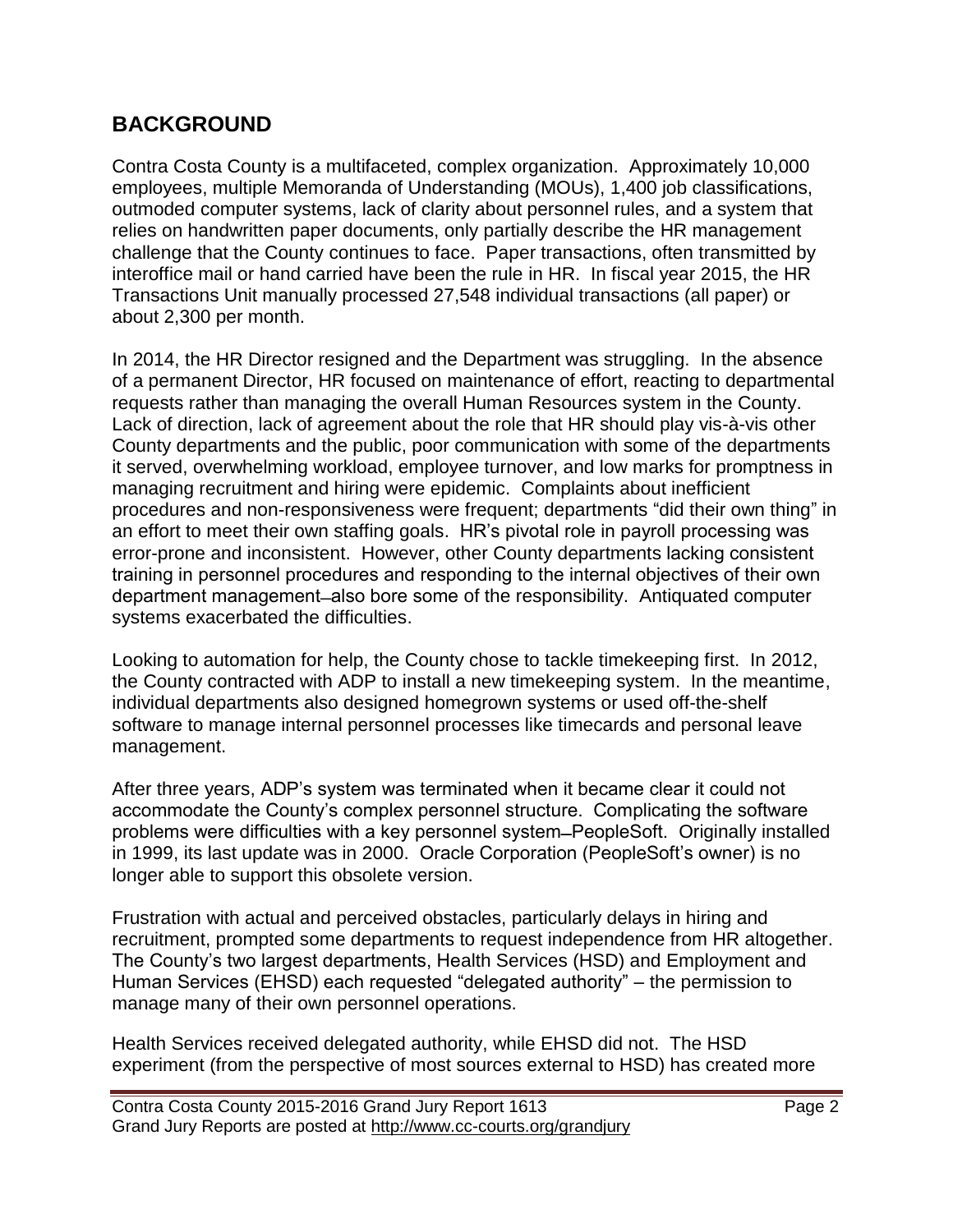problems than it solved. Transparency has suffered, error rates have risen and communication continues to be a problem. Lack of oversight has led to problems such as position misclassification, incorrect use of overtime and inconsistent attention to personnel rules.

## **Changing times at HR**

In 2014, after two unsuccessful attempts to recruit a new HR Director, the County hired a consultant to provide high-level advice about human resource matters. The County also sought to address the inefficiencies resulting from a largely paper-based operation. A directive was issued to "eliminate the paper" and to "streamline" operations. The need to manage internal HR operations and systemize the growing need for HR services led to the hiring of a new HR Assistant Director.

The County began its move toward streamlining HR's operations by implementing an online job application system, which proved very successful. Ninety-nine percent of all job applications are now filed online. The rest of the application review and selection process remains largely manual. The County contracted with Cherry Road Consulting (a PeopleSoft partner) to move the PeopleSoft system from version 8.1 to version 9.2. The County further decided to replace its existing recruitment and hiring software (NeoGov) with another Oracle product (Taleo).

Implementation of the new software systems is fully underway, with anticipated "go live dates" of October 2016 for PeopleSoft and December 2016 for Taleo. These systems, once fully operational, will eliminate much of the paper flow and will provide enhanced abilities to monitor key elements of the recruitment and onboarding process. Onboarding refers to recruitment, hiring, and processing new County employees. Frontend editing will allow more accurate data entry and facilitate some "self-service" functions (e.g. benefit selection) for employees. Most importantly, the systems will improve accountability. Time-stamping at each step in every process will track who did what, and when. Management information "dashboards" will allow managers to monitor workload and identify problems.

The literature on the impact of automation on organizations is extensive, and one conclusion is almost universal: Automation changes the way we work and the culture in which that work is done. Managing employee resistance to change is fully as important as successful installation of the new computer systems. Likely some employees have concerns about learning and understanding the coming technical and procedural changes. However, automation will provide better management information, making it easier to monitor workflow and improve accountability on many levels. For the County, solving technical problems will create an unprecedented opportunity to address the organizational issues of managing the County's human resources system.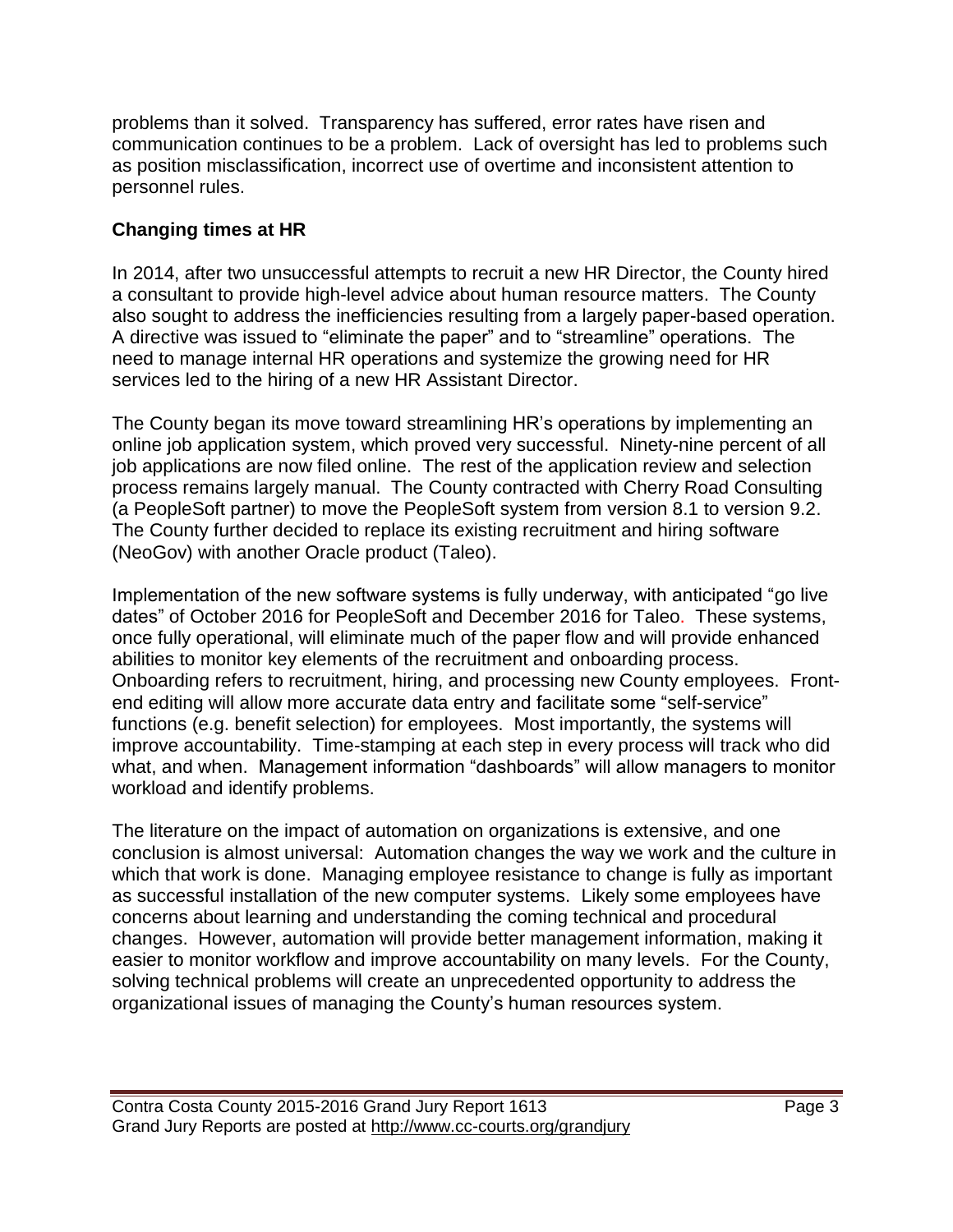# **DISCUSSION**

#### **HR management in a nutshell: Complexity begins with the rules**

A multiplicity of rules governs County personnel management. The County operates under the Merit System<sup>1</sup>, as do most public jurisdictions in California. Key merit system principles include the following:

- Employee selection and advancement should be determined on the basis of relative ability, knowledge and skills after fair and open competition, which assures that all receive equal opportunity;
- Employees and applicants should receive fair and equitable treatment without regard to race, color, religion, age, national origin, gender, disability or political affiliation; and
- Equal pay should be provided for work of equal value.

Moreover, most positions in the County fall under union rules. There are 16 unions, 19 MOUs, and 42 bargaining units. The MOUs establish work rules, pay, benefits and other employee related issues. The Personnel Management Rules (PMRs) implement the Merit System and specify procedures for most HR management operations. The County's PMRs last significant revision happened in 1982. The Salary Regulations, last updated in 1983, govern salary administration, conditions of employment, training, etc. With all of these rule systems operating simultaneously, control of countywide personnel management presents a significant challenge.

#### **Complexity reflects County organization**

The County has 25 separate departments with budgeted positions ranging from less than 30 to over 3,000. These departments operate in a semi-autonomous manner with regard to personnel management. In fact, some of the larger departments include personnel management units comparable in size (on a per capita basis) to HR. These units are responsible for a variety of personnel transactions including payroll reporting, time sheets, leave tracking, and performance appraisal. Two examples of the impact of organizational complexity follow:

• The 2014-2015 Grand Jury Report 1511 investigated County timekeeping practices. It found that 230 separate pay codes were required for recording variable compensation governed by various MOUs. Substantial variance in the accuracy of timekeeping reports occurs because multiple payroll clerks in multiple departments are responsible for submitting payroll reports. These personnel do not receive standardized trainings, so the likelihood of errors is

 $\overline{a}$ 

<sup>&</sup>lt;sup>1</sup> California Code of Regulations, Title 2, Division 5

Contra Costa County 2015-2016 Grand Jury Report 1613 **Page 4** Page 4 Grand Jury Reports are posted at http://www.cc-courts.org/grandjury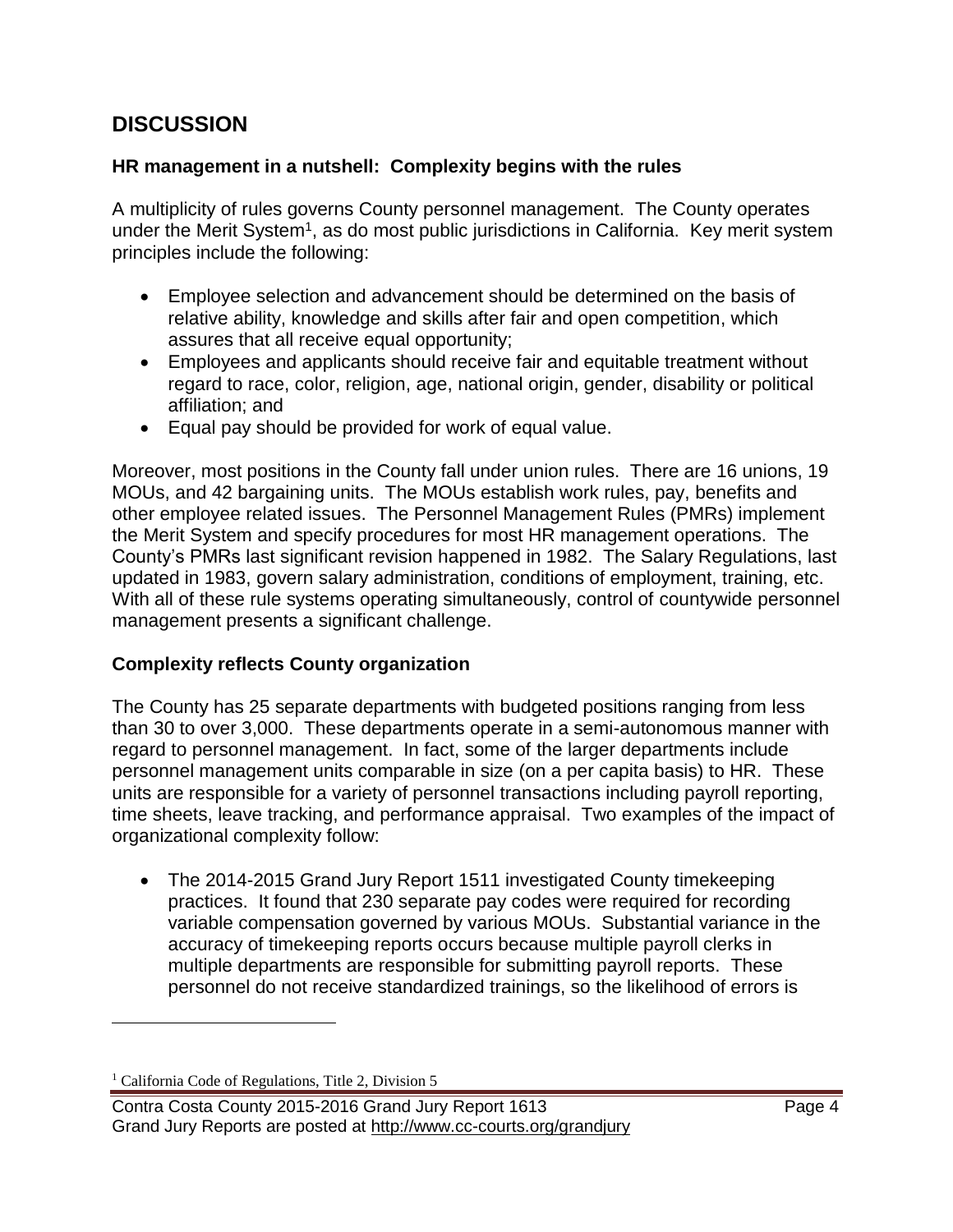high. When payroll reports are submitted to the Transactions Team in HR, employees are responsible not only for inputting the reports but also for verifying their accuracy. The volume of data that must be input combined with complexity of the time code structure, auditing transactions for compliance with personnel rules, rule compliance, and the time pressure associated with payroll processing can affect accuracy.

• Inconsistent communication, decentralized authority, and internal departmental objectives, particularly in larger departments, make effective position control difficult. For example, of the approximately 1,400 separate job classifications in the County, 364 are "single person classes". Management positions are not the only ones occupied by only one employee. Departments will sometimes request a new job class, which is functionally equivalent to a position in another department, but is justified based on presumed unique characteristics. HR has not always been effective in controlling these requests when HR recommendations run counter to departmental priorities. This pays off for the department, but adds another position to be added to an MOU and more complexity for the County.

HR management operates in a conflicted environment. Charged with implementing personnel rules, but widely disrespected by the departments it serves and with little real authority to challenge departmental decisions or effect change, HR is placed in a position where the most prudent option is to be reactive rather than proactive.

#### **HR Department organization**

County HR management has three functions:

- Recruitment and initial selection, which includes advertising; resume/qualifications assessment, testing and development of an applicant list from which the hiring department selects its employees;
- Classification and compensation, which includes job analysis for current positions, job design for new positions and compensation analysis for both present and new positions; and
- Management of a broad array of heath care and retirement benefits for approximately 10,000 active employees and 8,000 retirees through HR's Employee Benefits Administration.

HR is organized into three divisions:

- Personnel Services Unit (PSU), which includes both recruitment and classification;
- Employee Benefits Administration; and
- Administrative Support, which includes computer technical support and transactions management.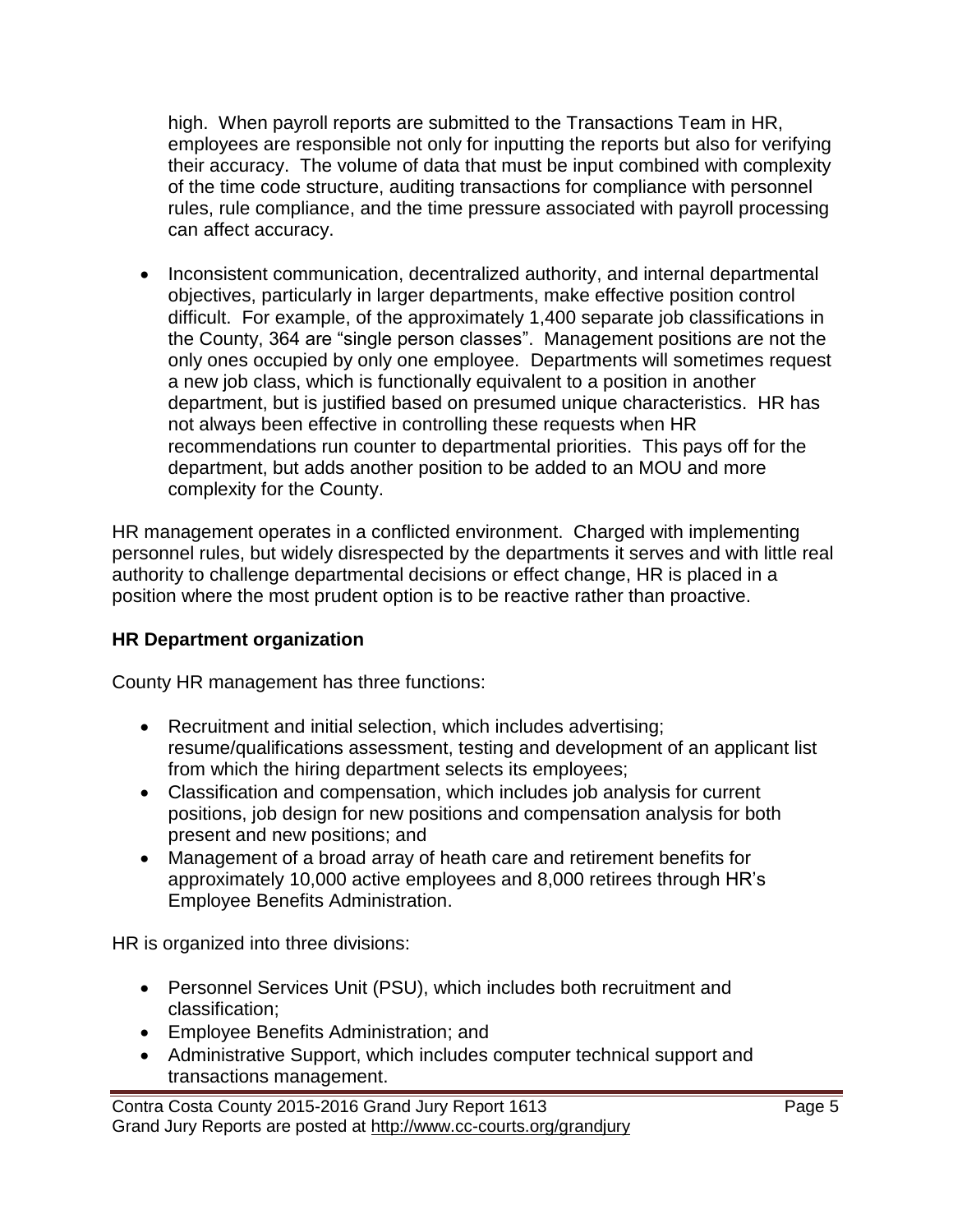#### **Reorganization**

 $\overline{a}$ 

The effort to streamline HR's operations began with an internal reorganization of the PSU. A key objective was changing internal procedures for managing recruitment and selection to improve productivity and accountability.

Prior to 2015, one supervisor was responsible for both recruitment and classification. The staff working under this supervisor (Human Resources Consultants), performed both functions. The supervisor assigned each Consultant to work with a specific number of departments. The reorganization nominally separated recruitment from classification and compensation. A second supervisor was hired, allowing one supervisor to oversee recruitment and the second to oversee classification and compensation. Additionally, several vacant positions were filled.

The reorganization, however, was more apparent than real. Departmental assignments have remained unchanged; experienced and new Consultants may still handle both recruitment and classification duties. This has led to confusion in lines of authority and communication as a single Consultant may report to different supervisors depending on which task he or she is performing. Much of the training is on-the-job. Employees report that existing documentation is not necessarily helpful in specifying job duties or procedures.

#### **Functional differences: A growing need for comprehensive classification review**

Recruitment and classification require different skills and expertise, with classification considered the more complex and time-consuming of the two. While the current trend is to separate the two functions organizationally<sup>2</sup>, in the County's HR this is not the case. HR's current configuration does not allow for the separation of recruitment from classification. HR employees consider classification as an opportunity for promotion, having gained sufficient departmental knowledge through managing individual recruitments. However, the current organization does not allow for classification specialists since all employees are still expected to be generalists.

Recruitment is a continuing function with tight deadlines and many processes to manage. Of necessity, the primary focus of HR is on managing recruitment demands. Job classification and compensation review occurs on an ad hoc basis when a new position or classification change is requested, but overall review and adjustment of the classification structure has less priority.

Appropriate classification and compensation review is key to ensuring that Merit System rules are followed (equal pay for equal work) and that each job classification accurately

<sup>2</sup> See Evan Berman, et.al., Human Resource Management in Public Service, SAGE Publications 2016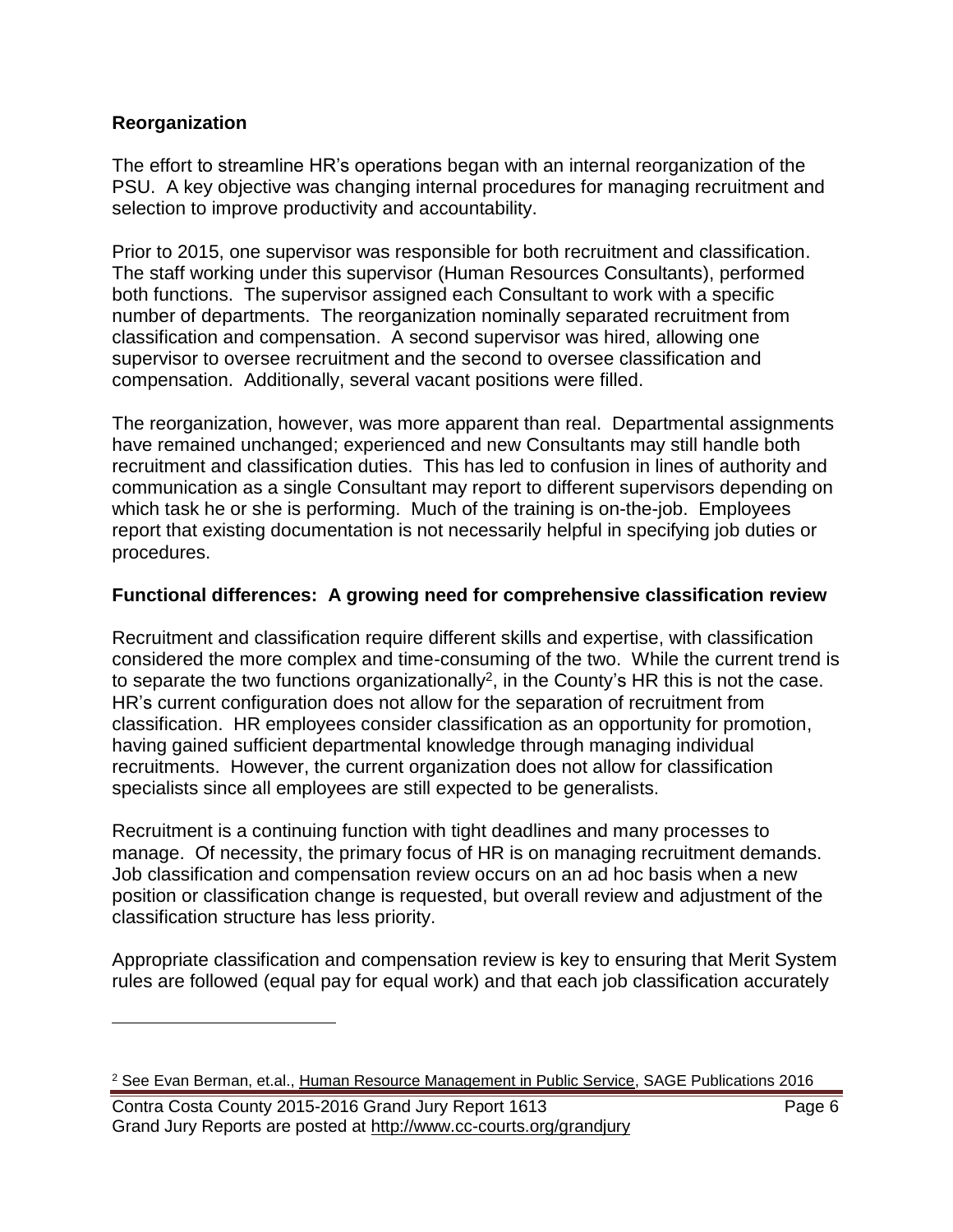reflects the required qualifications, experience and duties. One result of the County's complex structure is that the number of job classes has grown without consistent attention to the *relationships* between classes and across departments, resulting in a large number of classes.

#### **Recruitment and selection: Causes of delay**

Perceived delay in hiring new employees has been a recurring concern of the departments served by HR. In the first nine months of 2015 HR processed 326 recruitment requisitions, which included 29 from EHSD and 98 from HSD. Twelve of the requisitions from EHSD and HSD were designated as "continuous". Continuous recruitments apply to job classifications with many employees (e.g. clerical staff, Welfare Eligibility Workers etc.) where there is high staff turnover and a constant need for new hires. Application review, testing and selection occur at defined intervals maintaining a current list of potential employees. The process for running continuous recruitments is well defined, so they often serve as a training ground for new HR Consultants.

Individual recruitments occur when there is a vacancy in a class that does not have a continuous list, or when a new position is requested. For new positions, the Consultant assigned to the recruitment must first complete a job analysis and compensation review, working closely with the requesting department. This process can take considerable time. Additionally, the County Board of Supervisors must approve (and possibly fund) the proposed position before recruitment can begin.

#### **One system, many steps**

*The Personnel Services Unit Procedures Manual* (last updated in 2007) specifies each step in the recruitment and selection process and who is involved during those steps. The following is a very simplified description of the major steps:

- 1. As soon as a vacancy is confirmed, the department with the vacancy issues a requisition request to HR (AK-9);
- 2. A job announcement and description is developed by HR and the requesting department, which the requesting department must approve;
- 3. An announcement is circulated and applications opened;
- 4. Applications are entered electronically by applicants and evaluation starts concurrently with opening;
- 5. The application period ends, at which time rejection letters are sent to nonqualifying applicants; after the rejection letters are sent, non-qualifying applicants have 5-days to appeal the decision. (5 working days, effectively 7 days);
- 6. Invitations mailed to qualifying candidates;
- 7. A written exam is held; the results of the exam are tabulated and analyzed by an outside firm;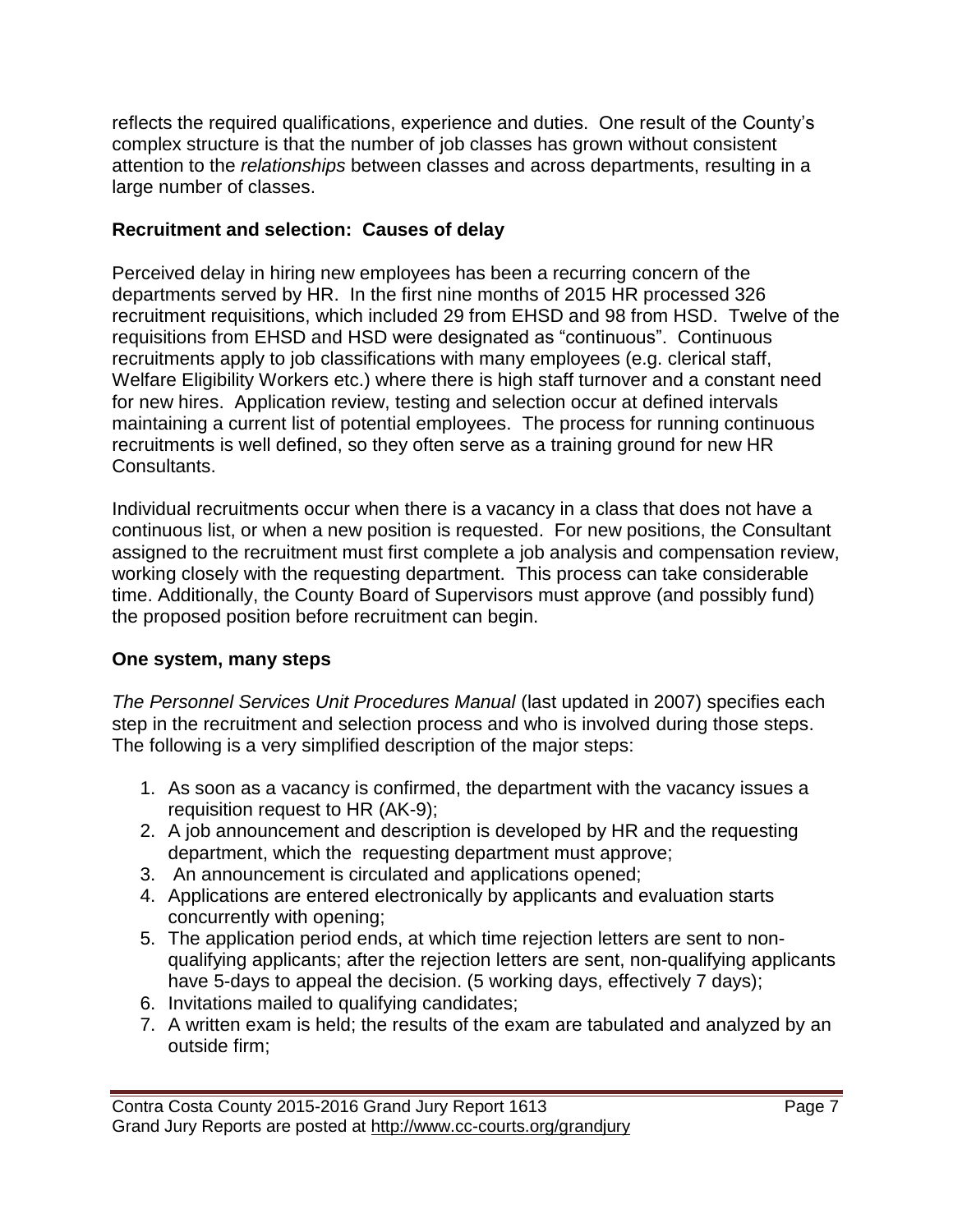- 8. Applicant takes other tests, as required (up to five different job related skills tests depending on the job);
- 9. Oral exam is held, if required;
- 10. The final employment list is developed (two days after the last exam is completed and scored); and
- 11. Employment list is sent to department for selection and hiring.

The average time to complete a recruitment from requisition to filling a vacancy is less than three months (87 days). However, the time varies widely. The process can be complicated (and lengthened) by several factors, including:

- Background checks (if required);
- Departmental delays in issuing the AK-9 as soon as a vacancy occurs;
- Errors in the AK-9 requiring return to the department for correction;
- Delays in approving job announcements;
- The 5 day appeal period;
- Using U.S. mail to send rejection and acceptance letters;
- Scheduling tests;
- The number of tests and exams held; and
- Timely selection of an oral board by the department (if required).

As noted above, job analysis and compensation review for new positions can substantially lengthen the time required.

Once the requesting department receives the list, HR's direct role in the process ends. However, departmental action (or inaction) can result in hiring delays. For example, a department may decide to wait to fill a position or not to fill it at all; or may make inaccurate representations to new hires regarding salary and benefits, which requires HR to rectify the errors.

The posted job descriptions also affect recruitment. The HR Consultant assigned to the individual recruitment is responsible for making sure that job descriptions and descriptions of minimum qualifications needed to do the job are accurate and up to date. HR has not taken a proactive approach to evaluating how well existing job descriptions actually describe the work to be done and whether minimum qualifications are realistic, instead, performing individual job position analysis only when requested. The influence of technology, for instance, can make some current qualification requirements irrelevant or inadequate. Recruitments also can fail because there simply are not enough qualified candidates applying.

#### **Improving communication and training**

In the past, HR frequently received low marks for communication with other departments, but the problem went both ways. The new management team has exerted considerable effort to meet with departments to discuss issues and arrive at solutions. As a result, communications have improved and there is a new spirit of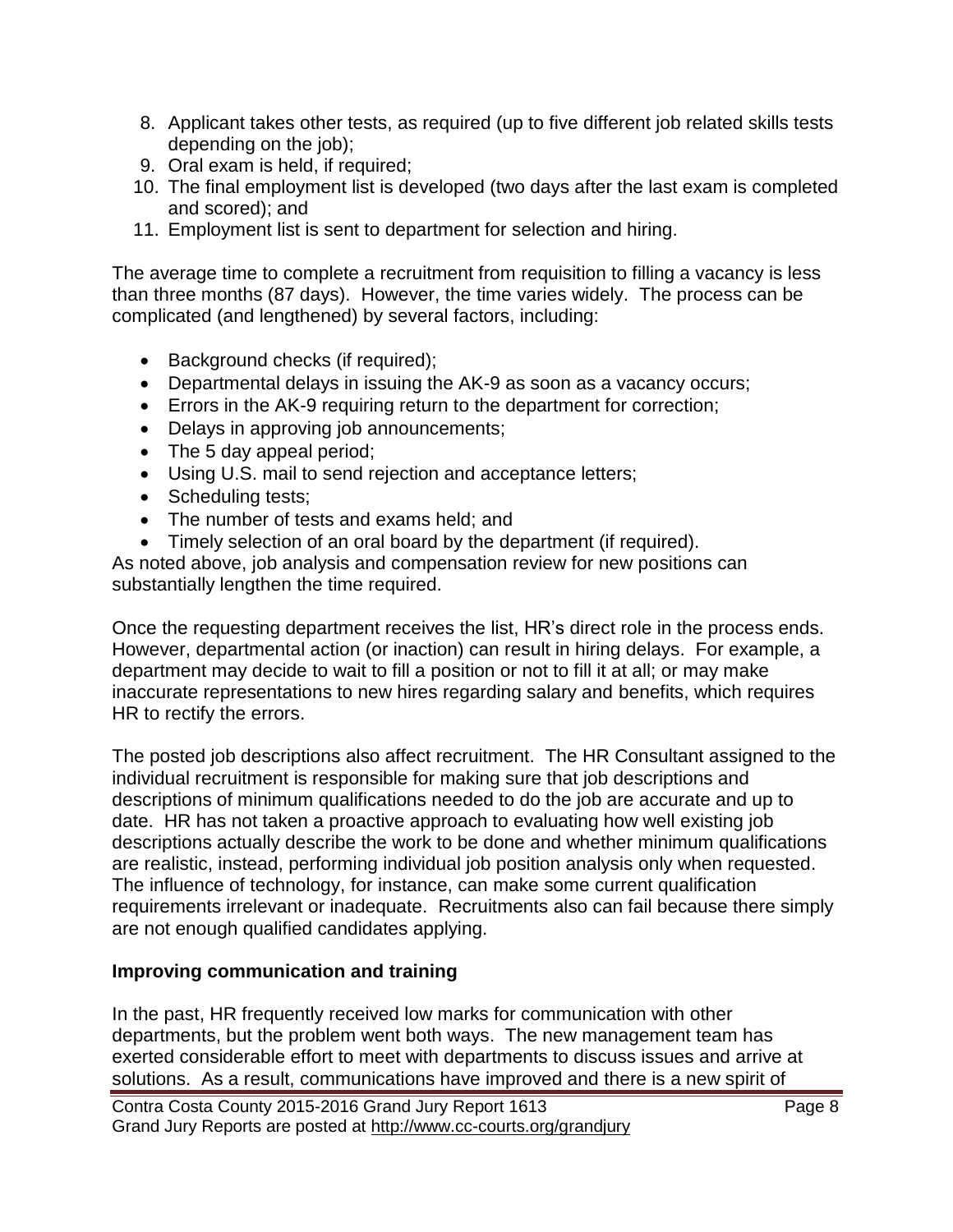cooperation from HR. Improved communication will facilitate identifying and addressing departmental training needs.

The lack of an ongoing HR training program for departmental staff who deal with personnel-related functions contributes to recruitment delays, document errors and confusion about HR processes. Outdated documentation does not help. While HR provides occasional training to particular departments on request, it has no consistent training plan for departments. In mid-2015, HR hosted a 6-part training program for departmental staff, informally dubbed "HR Academy". Attended by more than 40 departmental staff, the event was well received, although the curriculum was developed by a consultant and was not targeted specifically to the County. To date it has not been repeated.

Employee turnover in the County poses a challenge in ensuring that new employees are effectively taught relevant rules and procedures. The County's practice of relying on "on the job" training was noted repeatedly in our interviews. In a rule-bound environment such as the County, leaving the training responsibility to departmental employees (who themselves may be unclear about the rules) can create problems.

There is also a critical need to train staff how to implement the new systems. The PeopleSoft consultants have developed extensive training materials and plans for introducing the systems across all County departments. The training will include both printed materials and interactive instruction. This should greatly improve consistency and control of these complex processes. PeopleSoft has hired a "Change Manager" to assist HR and other County departments with technical and organizational issues.

#### **Future opportunities: Creating a strategic vision for HR**

With respect to many of the processes and challenges discussed above, new automation will have significant benefits. For example:

- Documents will "flow" seamlessly between the originator and the receiver, instead of arriving by inter-office mail, courier or other "low tech" methods;
- Accuracy will increase, e.g., front end editing minimizes errors by blocking access to incorrect entries;
- "Consumers" will be able to input their own data, e.g., new hires will be able to select from a menu of customized benefit plans and blocked from plans not approved;
- Accountability will be enhanced, e.g., documents will be time stamped to minimize confusion about who did what, when;
- Management "dashboards" will provide managers with a variety of customized program and project management data; and
- The onboarding process will be clarified and major gaps will be alleviated, (e.g., consistent format and schedule for issuing offer letters, automatic confirmation of hire.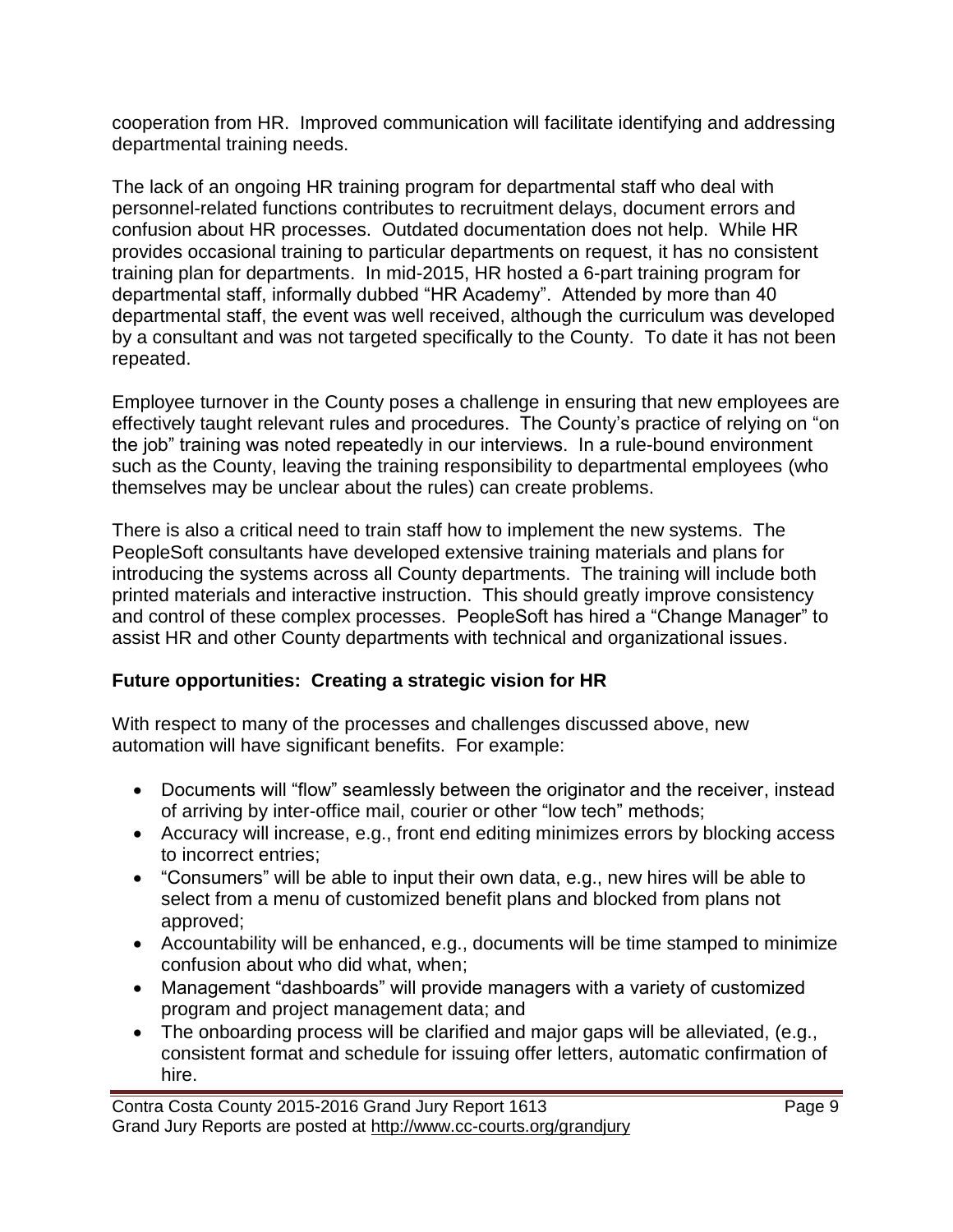Solving the technical aspects of human resources management through automation is only part of the picture, however. The organizational issues that affect personnel management throughout this complex County remain to be resolved. An example of the advantage automation can bring to these organizational issues is illustrated by the following:

- Automation can create an opportunity for HR to begin addressing the complexity problem and to improve accountability across all County departments. Engaging in a comprehensive effort to rationalize the classification structure is long overdue. As the recruitment process becomes automated and the steps within it come to be seamless, HR can focus on improving the classification structure. HR faces a key decision in deciding how to staff that effort for maximum benefit, whether by creating specialists, continuing to use the generalist model, or some combination of the two.
- Developing a consistent approach to departmental training and *a commitment to providing training on a regular basis* will not only improve accuracy and timeliness, but also can also increase communication and proactive problem solving between HR and the departments it serves.
- The size of County government makes the need for some decentralization of HR functions inevitable. However, accountability resulting from improved management information can allow HR to consider the questions: What HR functions can be effectively decentralized without sacrificing appropriate HR oversight, and which functions should be centralized?

Devoting attention to issues such as these will go a long way toward improving HR's efficiency and effectiveness as well as enhancing HR's relationship with the departments it serves. Defining a more proactive role for HR will require strong leadership for the department. As the focus on systems implementation ends, the need for a permanent Director to move the department forward will be increasingly critical.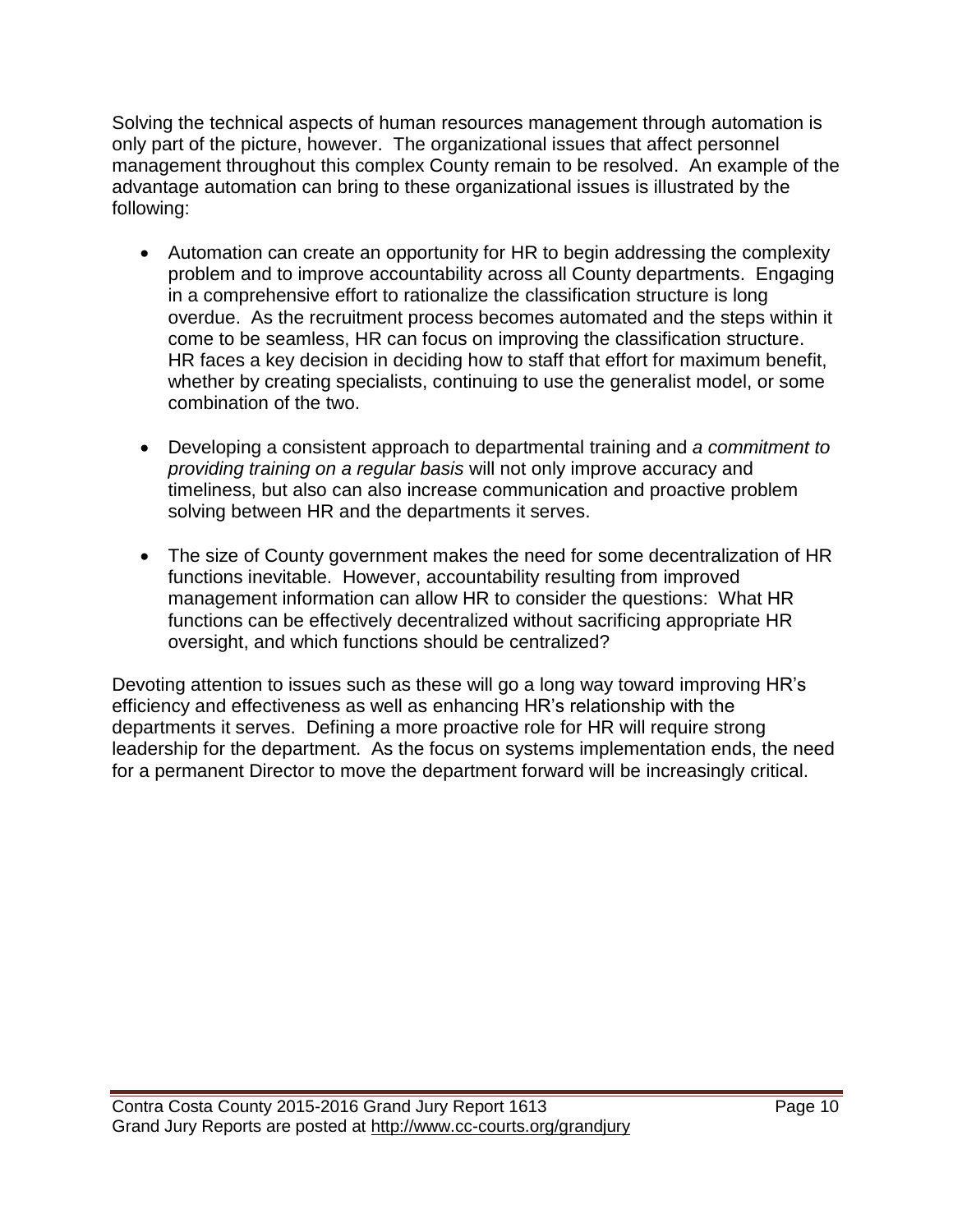# **FINDINGS**

- F1. HR has been without a permanent Director since mid-2014.
- F2. A consultant has provided high-level advice to the County Administrator concerning to human resources since March 2015. The consultant's principal focus has been on preparing the department for major computer system upgrades.
- F3. Recruitment and classification of County workers is governed by a complex set of rules.
- F4. Decentralization of personnel management in large departments has negatively impacted communication, transparency and adherence to personnel rules.
- F5. The Delegated Authority granted to the Health Services Department to manage many of their own personnel operations has exacerbated difficulties the Health Services Department experiences related to personnel management rather than solved them. Lack of oversight from HR has led to problems such as position misclassification, incorrect use of overtime and inconsistent attention to personnel rules.
- F6. The Personnel Management Regulations have not been updated since 1982, the Salary Regulations have not been updated since 1985, and the Personnel Services Procedures Manual has not been revised since 2007.
- F7. HR was directed to streamline its operations and eliminate paperwork due to ongoing concerns about delays in the recruitment and selection process.
- F8. The principal computer system used by HR, PeopleSoft, has not been upgraded for years.
- F9. Most HR transactions are still largely manual.
- F10. A major effort managed by HR and Cherry Road Consultants is underway to upgrade PeopleSoft and to install a new recruitment and "onboarding" system called Taleo.
- F11. New computer systems will significantly streamline HR processing by eliminating most paper documents, facilitating tracking and process management and providing customized management information both to HR and departmental managers.
- F12. The HR Personnel Services Unit is responsible for both recruitment and selection, and classification and compensation for 25 departments.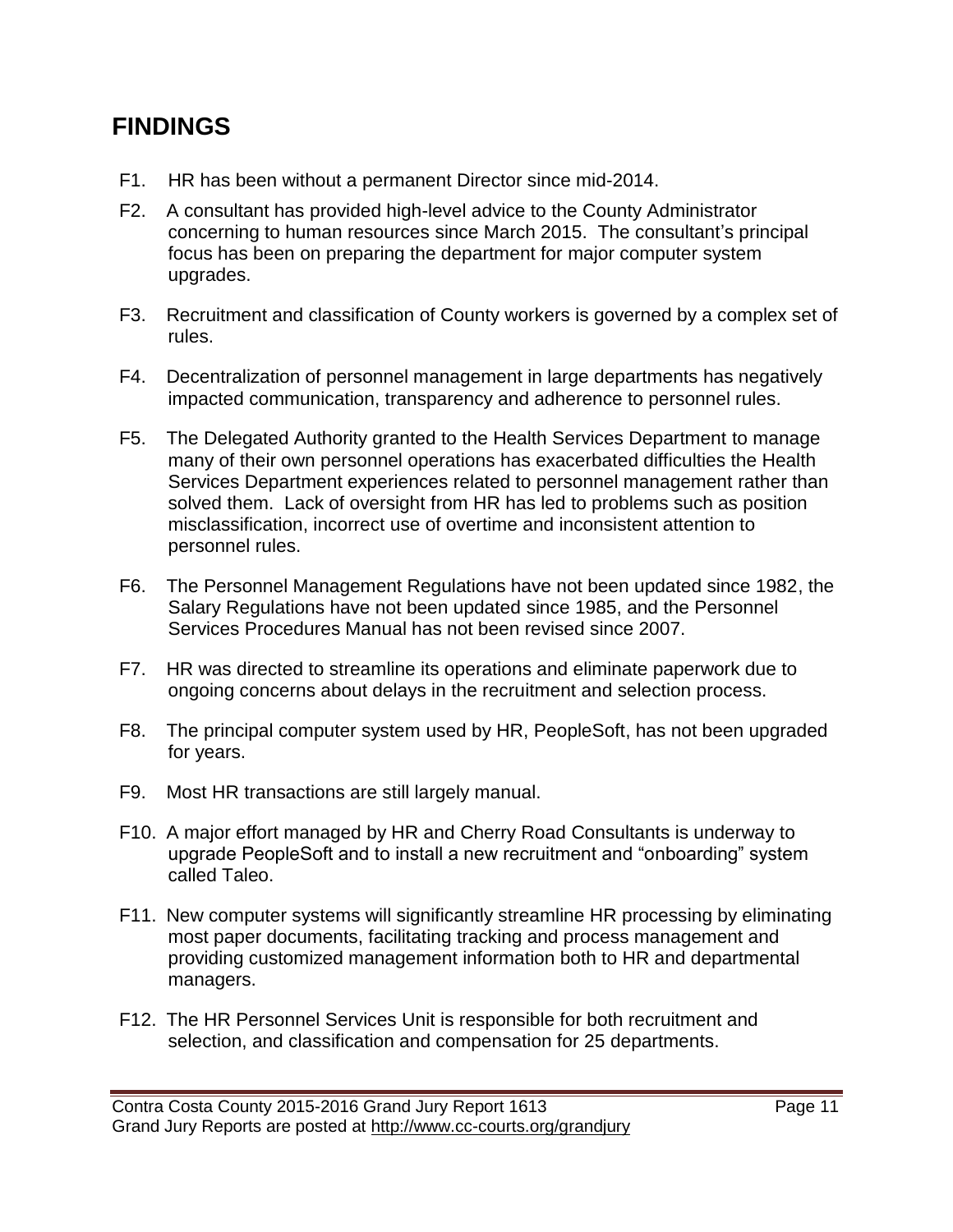- F13. Recruitment represents the bulk of ongoing work in the HR Personnel Services Unit.
- F14. In April, 2015, the PSU reorganized to separate the recruitment function from the classification function, which are now separately supervised.
- F15. The reorganization did not result in an effective separation of recruitment from reclassification work because work is assigned by County department rather than by the type of work, blurring the lines of communication and supervision within HR.
- F16. The complexity of the County personnel class structure creates many problems resulting in a need for a comprehensive classification review. Appropriate classification and compensation review is key to ensuring that Merit System rules are followed (equal pay for equal work) and that each job classification accurately reflects the required qualifications, experience and duties.
- F17. The continuing demands of the current recruitment process leave inadequate time to concentrate on broader classification and compensation analysis required to begin revising and rationalizing the current classification structure, in addition to simply responding to department requests.
- F18. Lack of consistent HR training for staff handling personnel matters in the departments that HR serves has sometimes resulted in confusion, communication problems, delays and errors.
- F19. The goals of the PeopleSoft upgrade and the Taleo implementation are to streamline recruitment and hiring and improve management accountability and control. This can create opportunities for addressing needed organizational and procedural change.
- F20. The Cherry Road Consulting group has assigned a Change Manager to assist HR and other county departments with both the technical and organizational issues associated with system implementation.

# **RECOMMENDATIONS**

- R1. The Board of Supervisors should consider hiring a permanent HR Director as soon as is reasonably possible.
- R2. The Board of Supervisors should consider directing HR to develop a strategic plan that (1) defines HR's role and authority in personnel management vis a vis the departments it services (2) provides the degree to which centralizing specific personnel management processes is feasible and advisable, and (3) provides what processes can or should be decentralized to the departments.